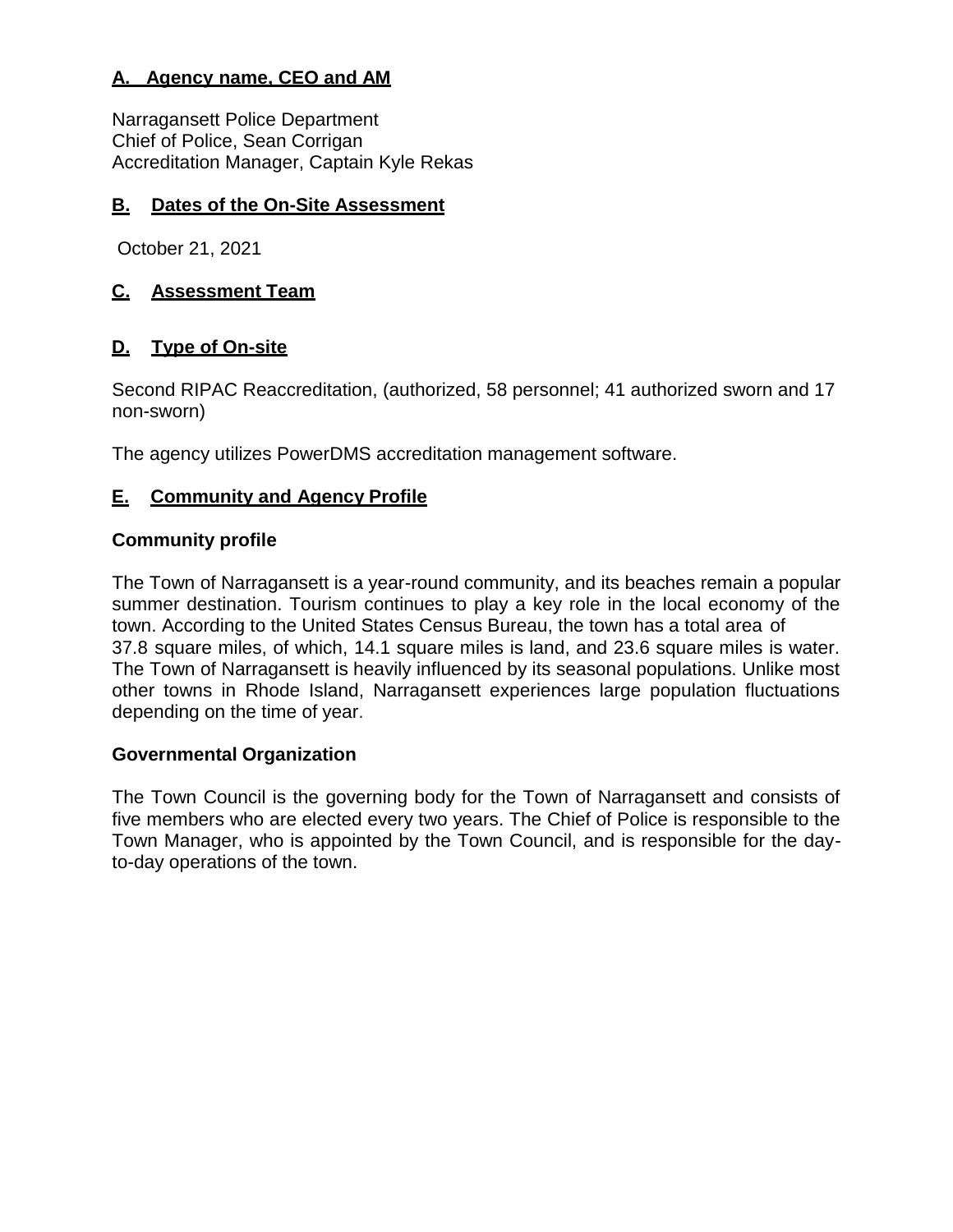#### **Agency profile**

The Narragansett Police Department is comprised of 57 members, which includes 41 sworn officers and 17 civilian personnel (including part-time employees). The department has an estimated annual budget of \$9,352,000. The budget funds resources for the following public safety services: Patrol, Administration, Investigations, Dispatchers, Harbour Master, Animal Control, and other non-Sworn support staff. The department is a full-service law enforcement agency and is organized in traditional, paramilitary fashion. The police department is composed of the following four divisions: The Patrol Division, the Detective Division, the Prosecution Division, and the Administrative Division.

| Race or<br><b>Ethnicity</b> | <b>Service</b><br><b>Population</b><br>Narragansett |       | Available<br><b>Workforce</b><br>(Rhode Island) |                 | <b>Current</b><br>Sworn<br><b>Officers</b> |            | <b>Current</b><br><b>Female</b><br>Sworn<br><b>Officers</b> |                 | <b>Prior</b><br><b>Officer</b> | Assessme<br>nt Sworn | <b>Prior</b><br>t Female<br><b>Officers</b> | Assessmen |
|-----------------------------|-----------------------------------------------------|-------|-------------------------------------------------|-----------------|--------------------------------------------|------------|-------------------------------------------------------------|-----------------|--------------------------------|----------------------|---------------------------------------------|-----------|
|                             | #                                                   | $\%$  | #                                               | $\overline{\%}$ | #                                          | $\sqrt{2}$ | #                                                           | $\overline{\%}$ | #                              | $\sqrt{2}$           | #                                           | %         |
| Caucasian                   | 13,805                                              | 95.2  | 435,889                                         | 71.4            | 36                                         | 90         |                                                             | 2.5             | 37                             | 92.5                 |                                             | 2.5       |
| <b>African American</b>     | 131                                                 | $<$ 1 | 51,891                                          | 8.5             | 2                                          | 5          |                                                             | 2.5             |                                | 2.5                  |                                             | 2.5       |
| <b>Hispanic</b>             | 509                                                 | 2.6   | 99,509                                          | 16.3            | 2                                          | 5          | 0                                                           | $\Omega$        | 2                              | 5                    | 0                                           | $\Omega$  |
| Other                       | 87                                                  | 1.5   | 1,520                                           | 3.8             | $\Omega$                                   | 0          | 0                                                           | $\Omega$        | $\Omega$                       | 0                    | $\Omega$                                    | 0         |
| <b>Total</b>                | 14,532                                              | 100   | 610,489                                         | 100             | 40                                         | 100        | 2                                                           | 5               | 40                             | 100                  | 2                                           | 5         |

#### **Narragansett Police Demographics Report**

Notes:

- Percentages are approximate
- Service population taken from: US Census Bureau for Town of Narragansett
- Available Workforce taken from: Rhode Island Department of Labor & Training for State of RI
- Available Workforce demographic percentages estimated from service population.
- NPD presently has one vacancy for January 2022 police academy.

The agency provided a breakdown of available workforce based on statewide demographics as 71.4% Caucasian, 8.5% African American, 16.3% Hispanic, and 3.8% Other. The agency's personnel demographics consist of 90% Caucasian, 5% African American and 5% Hispanic. Females account for 5% of the sworn staff. The agency has developed a comprehensive recruitment plan in an effort to attract qualified minority and female employees.

# **Future issues**

The Narragansett Police Department continually strives to improve police service in an efficient and cost-effective manner. The department has been managing this through the use of predictive policing. Predictive policing involves collecting data from multiple sources, analyzing it, and then using the data to anticipate, prevent and respond more effectively to crime and disorder. This targeted enforcement strategy along with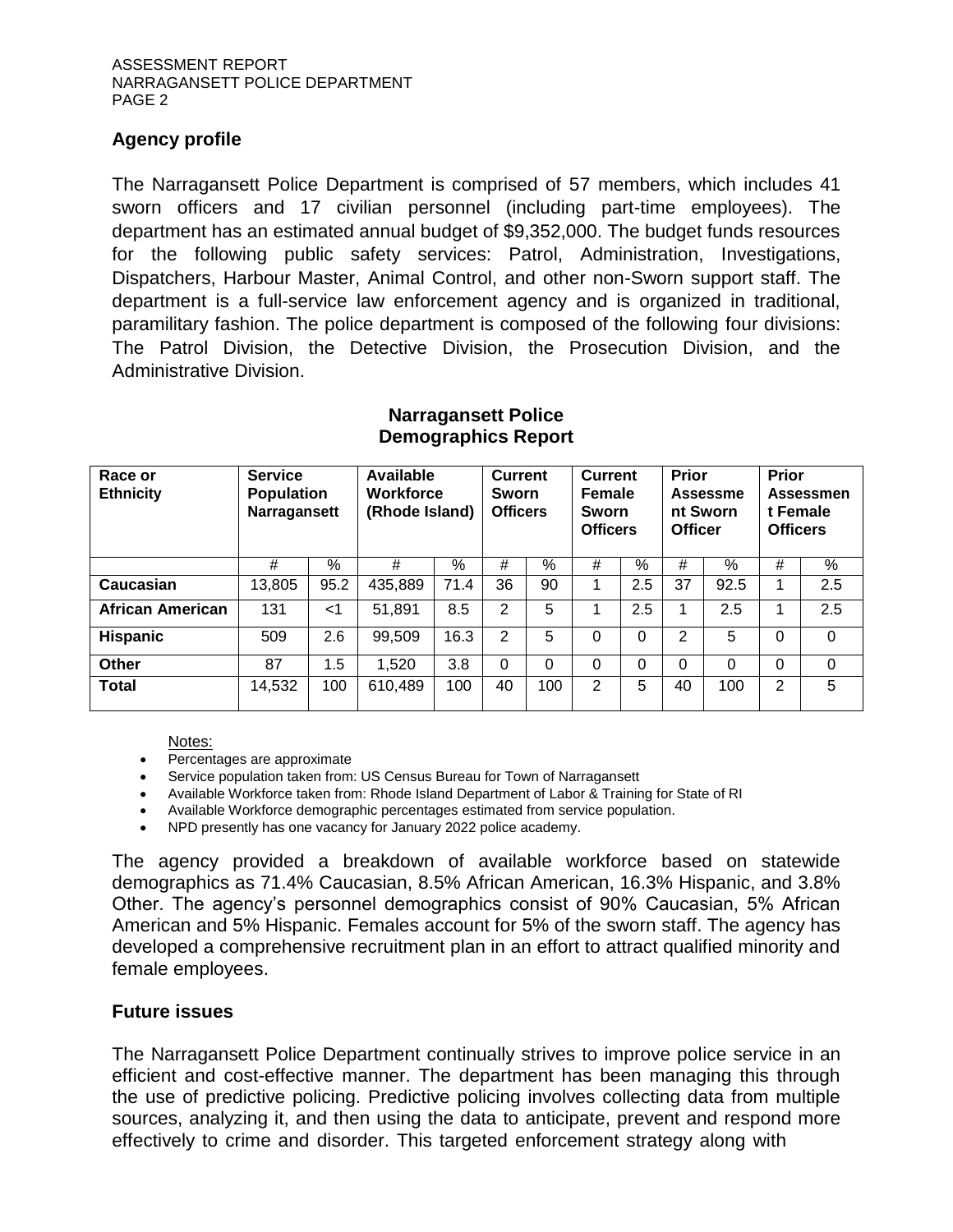traditional community policing strategies, has made an impact in reducing the issues presented from the large University of Rhode Island student renter population in town.

The department continues in its quest to enhance their professionalization utilizing state accreditation. The Narragansett Police Department utilizes PowerDMS, an administrative computer program that aids the department in the management of the RIPAC Accreditation and department training. As training is a critical component of law enforcement and can be challenging to fund, the Narragansett Police Department has been able to provide the required training while keeping costs down utilizing the software.

# **CEO biography**

Chief Sean Corrigan joined the Narragansett Police Department in 1996. In 2016 he was promoted to chief. As the chief he is responsible for the effective management of all staff and the oversight of the department's budget. The department's oversight also includes dispatch, harbor master and animal control personnel. Chief Corrigan holds numerous certifications and possesses a Master of Science Degree from Roger Williams University. Chief Corrigan currently lives in Narragansett with his wife. He has a daughter and a son.

# **F. Public Information Activities**

The Public Information Telephone Session was conducted on Thursday, October 21, 2021, between 1:00 PM and 2:00 PM. The assessors did not receive any calls during this session.

# **Media Interest**

During the course of this on-site no media representative contacted the assessment team.

# **Public Information Material**

A press release detailing the on-site activities and announcing the public hearing/telephone call-in was distributed to numerous area media organizations well in advance of the team's arrival. The local newspaper, The Independent, published the press release on October 15<sup>th</sup>, 2021.

# **Community Outreach Contacts**

There were no community contacts during this assessment.

# **G. Essential Services**

# **Law Enforcement Authority and Role, Management, and Work Conditions and benefits. (Chapters 1-3)**

The Narragansett Police Department continues to follow the tenets of management structure in a comprehensive and professional manner. They fully account for their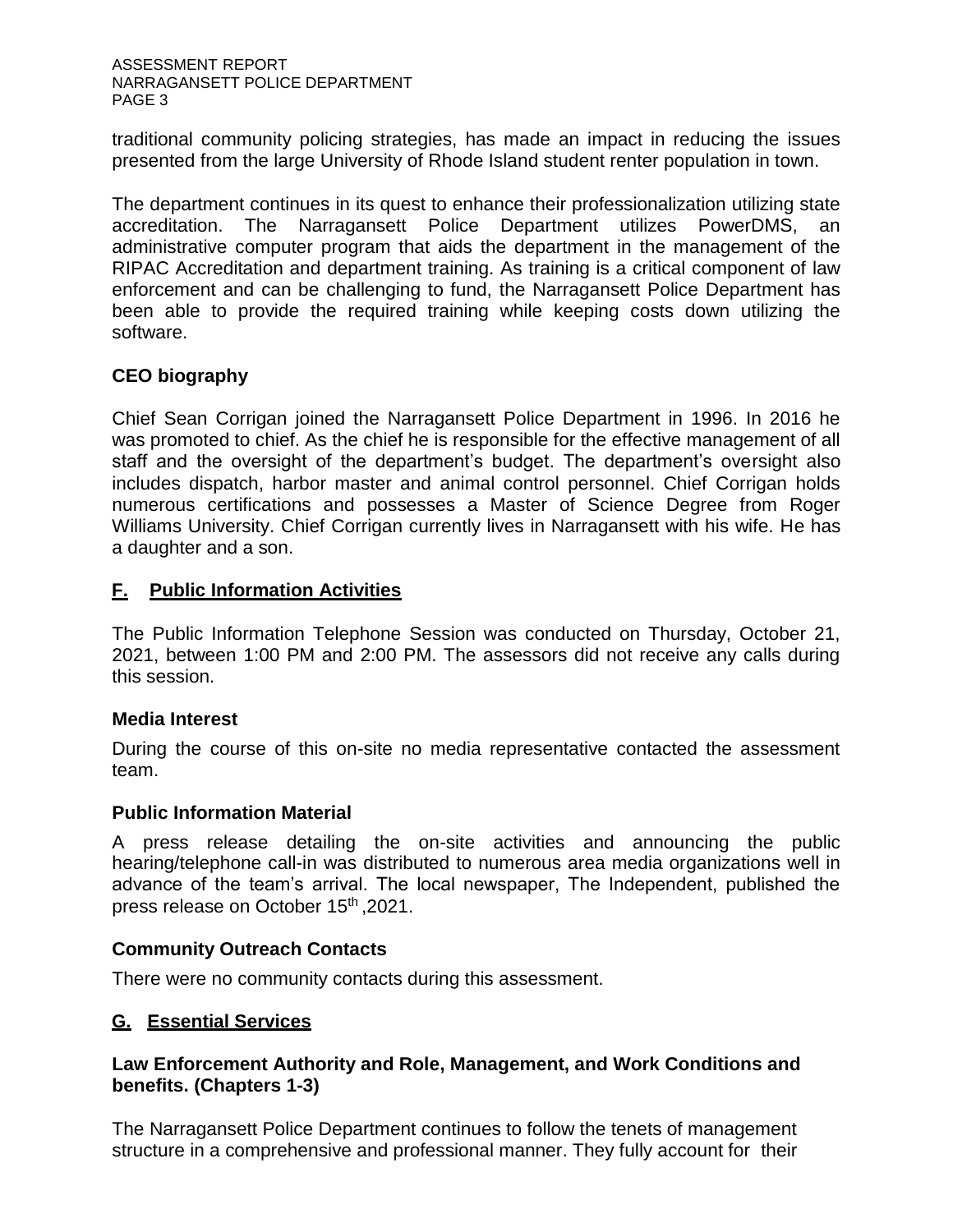organizational structure and follow a chain of command which aids them with accountability, and adherence to command protocol all driven by a comprehensive written directive system.

The Narragansett Police Department strives for their employees to be of high moral character by adhering to the Law Enforcement Code of Ethics and the Canons of Police Ethics. Civilian employees have their own code of ethics.

Bias based profiling is clearly prohibited by the Narragansett Police Department, as exhibited by the agency's policy and the training that is conducted. During the assessment period the agency received no complaints alleging biased based policing. The agency conducts an annual administrative review of practices including citizen complaints and has determined that officers have followed the policy.

The Department has adopted the Model Use of Force Policy which contains specific guidelines on the use of objectively reasonable force as well as the documentation of such incidents. The agency's Use of Force policies follow prescribed protocols, and it is apparent by the documentation provided, that personnel are held accountable for the reporting of all uses of force and adherence to agency policies. On an annual basis, the agency conducts an annual analysis of all use of force incidents looking for any patterns or trends and to ensure existing policies and training are adequate and meet all legal and standard requirements.

Sworn personnel completed the required trainings for firearms and less lethal weapons authorized by the agency, as well as annual training on the agency's use of force policies.

|                                       | 2018 | 2019 | 2020 |
|---------------------------------------|------|------|------|
| Firearm                               | 5    |      | 3    |
| <b>ECW</b>                            | 2    |      | 2    |
| <b>Baton</b>                          |      |      |      |
| <b>OC</b>                             |      |      |      |
| Weaponless                            | 9    |      |      |
| <b>Total Types of Force</b>           | 27   | 29   | 34   |
| <b>Total Use of Force Arrests</b>     | 16   | 10   | 12   |
| Complaints                            |      |      |      |
| <b>Total Agency Custodial Arrests</b> | 380  | 396  | 286  |

# **Use of Force**

The Narragansett Police Department made 1,062 arrests during this assessment period. Force was implemented in less than 4% of all arrests made. There were no complaints received concerning the use of force. The firearm incidents represent firearms presented with no discharges. During this assessment, the ECW was brandished five times with only two discharges. There was one incident where the K9 was deployed to subdue a highly combative subject while in the commission of a felony. There were no incidents where the baton was used. The department credits consistent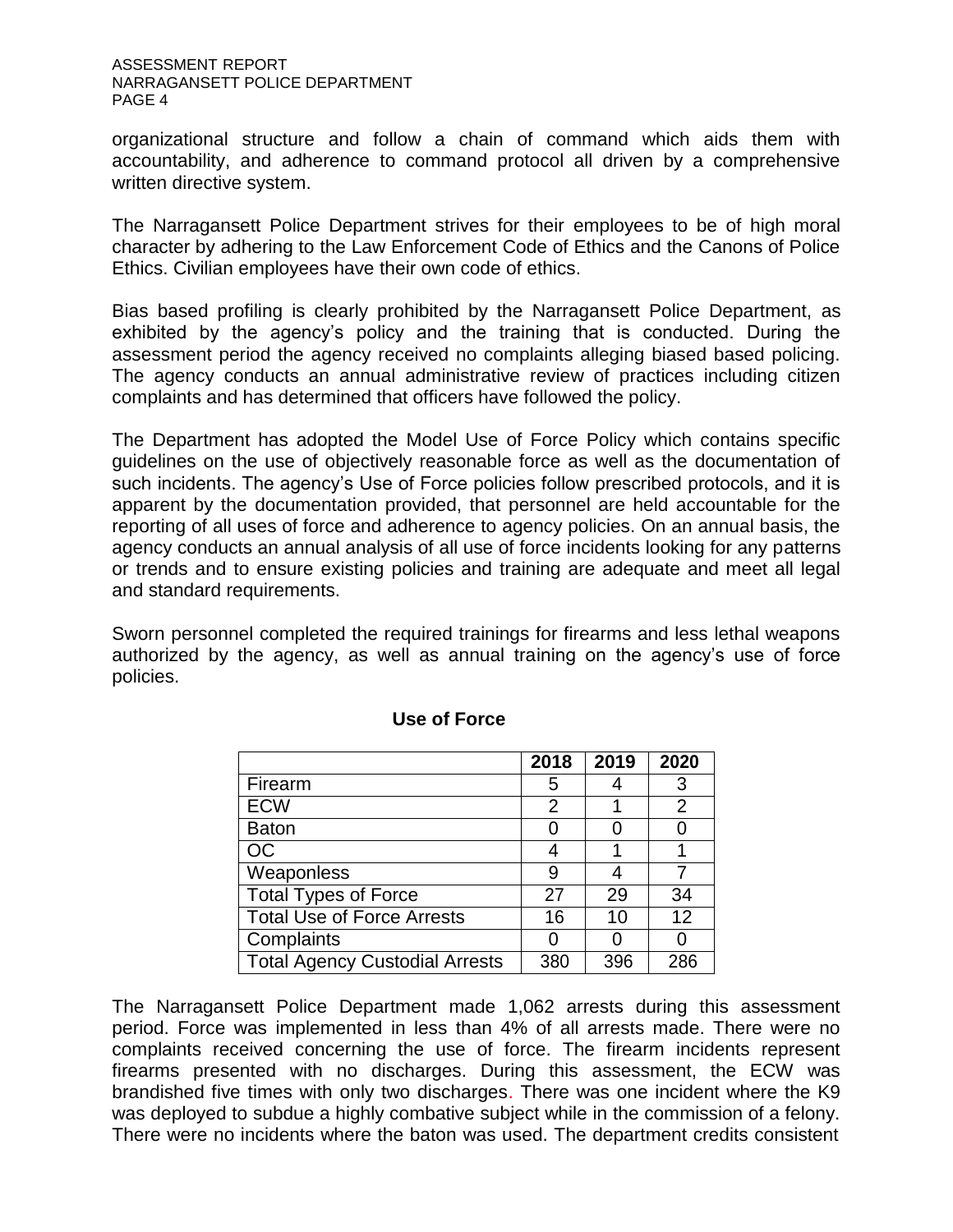documented training and a continuous review process for the infrequent use of force and the absence of citizen complaints.

The agency has a sound grievance procedure, which is described in policy and the two collective bargaining agreements for covered employees. All provide for the fair and efficient processing of employee grievances. When the issue becomes a formal grievance, timelines are clearly stated as well as the format and filing procedures to include an appeal process.

#### **Formal Grievances**

| Grievances    | 2019 | 2020 |
|---------------|------|------|
| <b>Number</b> |      |      |

During this assessment period there were four grievances filed. In 2019 an officer filed a grievance regarding a two-day summary punishment stemming from an internal complaint that did not involve civilians. The grievance was withdrawn by the officer after a negotiated one-day reduction in the suspension by the Chief. In 2019 two grievances were filed by dispatchers. One was a seniority dispute and the other was a parity complaint comparing Council 94 to IBPO benefits. The grievances were denied by the Acting Chief and the Acting Town Manager. The denied grievances were appealed to the Narragansett Personnel Appeal Board where the grievances were again denied. An appeal was filed for arbitration then withdrawn by Council 94 representation. In 2020 a dispatcher filed a grievance regarding a four-day suspension stemming from a citizen complaint. The grievance was denied by the Chief of Police and then withdrawn after a negotiated two-day reduction in suspension by the Town Manager.

Employee health and well-being remains important to the Narragansett Police Department. In 2019 the department established a Peer Support Team, and the department has a Police Chaplain. The department contracts with a mental health clinician who assists with critical incident debriefing of department members.

The promotional process for Detective, Sergeant, Lieutenant, and Captain is administered by the Chief of Police or his designee. Department policy as well as the collective bargaining agreement state that promotional tests will consist of a written examination, an oral board, seniority points, and Chief's points. Written announcements and test scores are disseminated through the Chief's office. The agency provides promotional tests when a vacancy occurs, and whenever more than one eligible officer applies for that vacancy.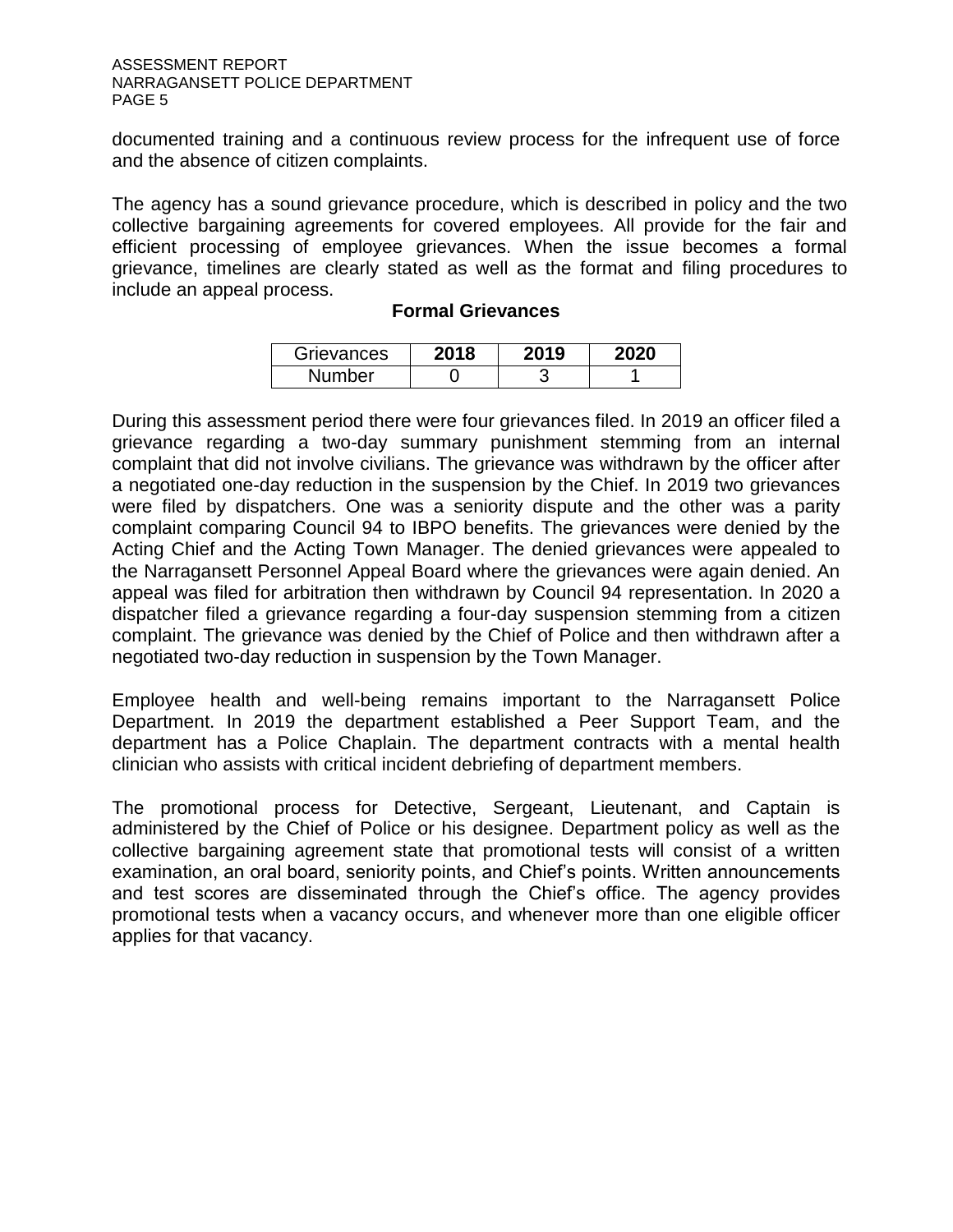|                                            | 2018                        | 2019 | 2020 |  |  |
|--------------------------------------------|-----------------------------|------|------|--|--|
|                                            | <b>GENDER / RACE TESTED</b> |      |      |  |  |
| Caucasian/Male                             | 3                           | ი    | 12   |  |  |
| Caucasian/Female                           | ი                           | 0    |      |  |  |
| <b>African American/Male</b>               | 0                           | 0    | O    |  |  |
| African American/Female                    | 0                           | 0    |      |  |  |
| Hispanic/Male                              | ი                           | ი    |      |  |  |
| <b>Hispanic/Female</b>                     | ი                           | ი    | 0    |  |  |
| <b>GENDER/ RACE ELIGIBLE AFTER TESTING</b> |                             |      |      |  |  |
| Caucasian/Male                             | ი                           | 0    | 12   |  |  |
| Caucasian/Female                           | 0                           | 0    |      |  |  |
| African American/Male                      | ი                           | 0    | U    |  |  |
| African American/Female                    | ი                           | 0    |      |  |  |
| Hispanic/Male                              | 0                           | 0    |      |  |  |
| Hispanic/Female                            | 0                           | 0    | O    |  |  |
| <b>GENDER/ RACE PROMOTED</b>               |                             |      |      |  |  |
| Caucasian/Male                             | 2                           | 0    | 2    |  |  |
| Caucasian/Female                           | 0                           | 0    | ∩    |  |  |
| <b>African American/Male</b>               | 0                           | 0    | 0    |  |  |
| <b>African American/Female</b>             | 0                           | 0    | 0    |  |  |
| Hispanic/Male                              | 0                           | ი    |      |  |  |
| Hispanic/Female                            |                             | N    |      |  |  |

# **Sworn Officer Promotions**

• The testing process for the 2018 promotion occurred in 2017

The agency conducted four promotional processes during this assessment period. As depicted by the chart above, the agency had eighteen (18) officers vying for a total of four (4) promotions during this assessment. Four (4) Caucasian males were promoted.

# **Recruitment and Selection, Professional Standards and Training (Chapters 4-6)**

The department remains committed to recruiting a diverse workforce that is representative of the community and the State of Rhode Island. This was demonstrated with the recruitment plan and proofs of compliance. It is apparent the agency diligently attempts to recruit candidates outside of the jurisdictional boundaries of Narragansett.

The selection process for police officer remains consistent with the guidelines as established by the Rhode Island Municipal Police Academy and RIPAC standards. Upon successful completion of the municipal police training academy, all newly hired sworn personnel are required to successfully complete a twelve (12) month probationary period prior to being appointed to permanent status with the Narragansett Police Department.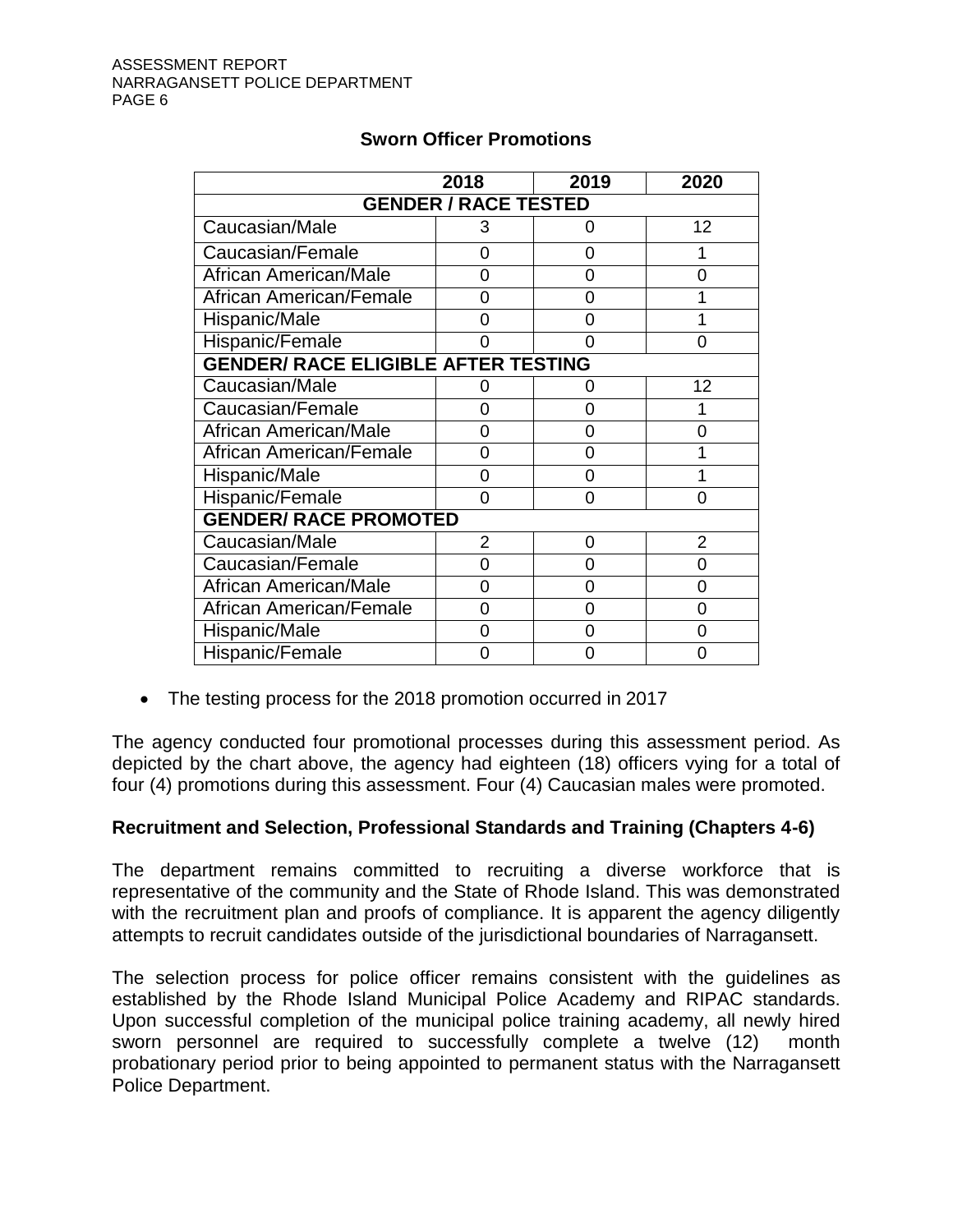| Race/Sex                | Applications | Applicants   | Percent      | Percent of |
|-------------------------|--------------|--------------|--------------|------------|
|                         | Received     | <b>Hired</b> | <b>Hired</b> | workforce  |
|                         |              |              |              | population |
| Caucasian Male          | 149          | 5            | 3%           | 14%        |
| <b>Caucasian Female</b> | 26           |              | $0\%$        |            |
| African American Male   | 17           |              | 6%           | 50%        |
| African American Female | 0            |              | $0\%$        |            |
| <b>Hispanic Male</b>    | 14           |              | $0\%$        |            |
| Hispanic Female         | 3            |              | $0\%$        |            |
| Other                   | 9            |              | $0\%$        |            |
| Total                   | 220          | 6            | 3%           | 15%        |

# **Sworn Officer Selection Activity in the Past Two Years**

• Two applicants did not respond to demographic query

It cannot be emphasized enough that holding employees accountable, is critical to the success and community support of any law enforcement agency. The agency requires that employees abide by a strict code of conduct regarding their professional image and proper performance of duty. The agency maintains detailed procedures for the application of discipline.

|                               | 2018 | 2019 | 2020 |
|-------------------------------|------|------|------|
| Suspension                    |      |      |      |
| Demotion                      |      |      |      |
| Resign In Lieu of Termination |      |      |      |
| Termination                   |      |      |      |
| Other                         |      |      |      |
| Total                         |      |      |      |
| Commendations                 | 228  | 161  | 43   |

#### **Personnel Actions**

During the assessment period seven (17) employees were disciplined. Eight (8) members were suspended for violations of rules and regulations under the prohibited conduct section. Seven (7) employees received a reprimand or counseling for violations of rules and regulations. One (1) officer resigned in lieu of termination. One (1) officer resigned prior to enforcement of a minor violation. It is evident from these statistics that the department is addressing personnel matters as they arise. The department credits the agency's early warning system and recognition program for creating a work environment that does not require frequent discipline in order to maintain standards. The number of commendations during the assessment period is a testament to the exceptional work of the members of this agency.

Discipline is governed by the Rhode Island Law Enforcement Officers' Bill of Rights and collective bargaining agreement(s). Internal complaints are accepted by the agency from various sources to include anonymous complaints. The Chief is briefed on all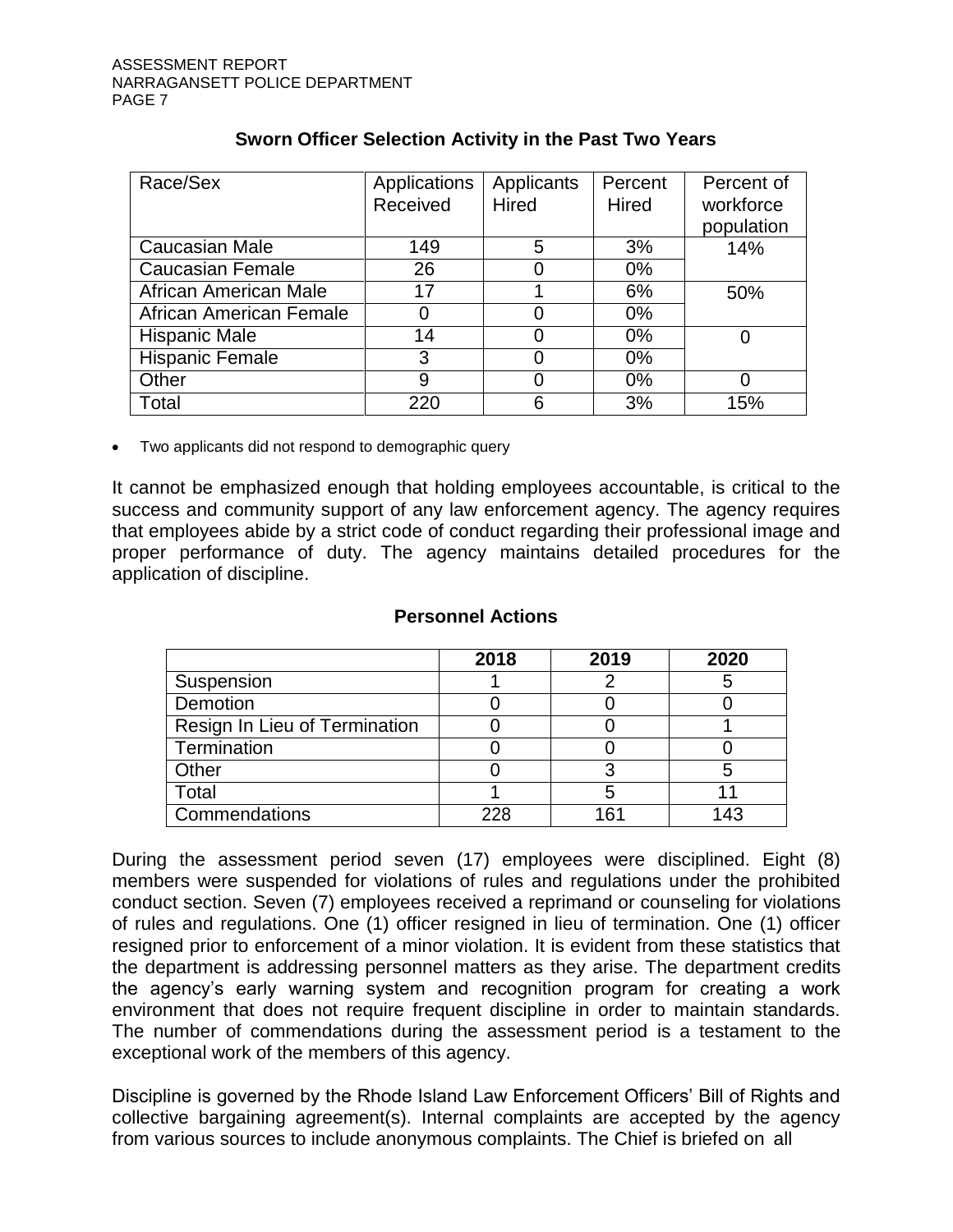internal complaints during an investigation within specified time limits and he must review and approve the findings of all complaints received by the agency.

| <b>External</b>      | 2018 | 2019           | 2020           |
|----------------------|------|----------------|----------------|
| Citizen              | 3    |                |                |
| Complaint            |      |                |                |
| Sustained            | ი    | 4              | $\overline{2}$ |
| <b>Not Sustained</b> | 0    |                |                |
| Unfounded            | 0    | $\overline{2}$ |                |
| Exonerated           | 3    |                |                |
|                      |      |                |                |
| <b>Internal</b>      |      | 2019           |                |
|                      | 2018 |                | 2020           |
| <b>Directed</b>      | 4    | 5              | 10             |
| complaint            |      |                |                |
| Sustained            | 1    | 4              | 9              |
| <b>Not Sustained</b> |      |                |                |
| Unfounded            | 1    | 4              |                |

# **Complaints and Internal Affairs Investigations**

During the assessment period department supervisors and internal affairs conducted thirty (30) investigations of department members that were initiated by either a citizen or by a department member. Four (4) of the eleven (11) citizen complaints were sustained, which resulted in two (2) members being suspended, one (1) member being re-trained and one officer resigning in lieu of termination. Fourteen (14) of the nineteen (19) internally generated investigations were sustained. The resulting discipline was seven (7) members were suspended; one (1) member resigned in good standing prior to personnel action being taken on a minor violation. The department recognizes the importance of holding its members accountable for their actions in order to maintain department discipline and public trust.

The Training Division is responsible for the facilitation of training to all personnel in accordance with the goals of the department. The agency requires lesson plans for all training, which are submitted for approval prior to the scheduled training. The department has an in-service training program, which includes topics such as firearms, less lethal force, legal updates, domestic violence, and workplace harassment. Remedial training is made available to those in need. Specialized training is offered to prepare personnel for specialized assignments.

Recruit training continues to be provided by the Rhode Island Municipal Police Training Academy, and upon graduation, the recruits are required to participate in and successfully complete a field training program. Recruits must also successfully complete a twelve-month probationary period.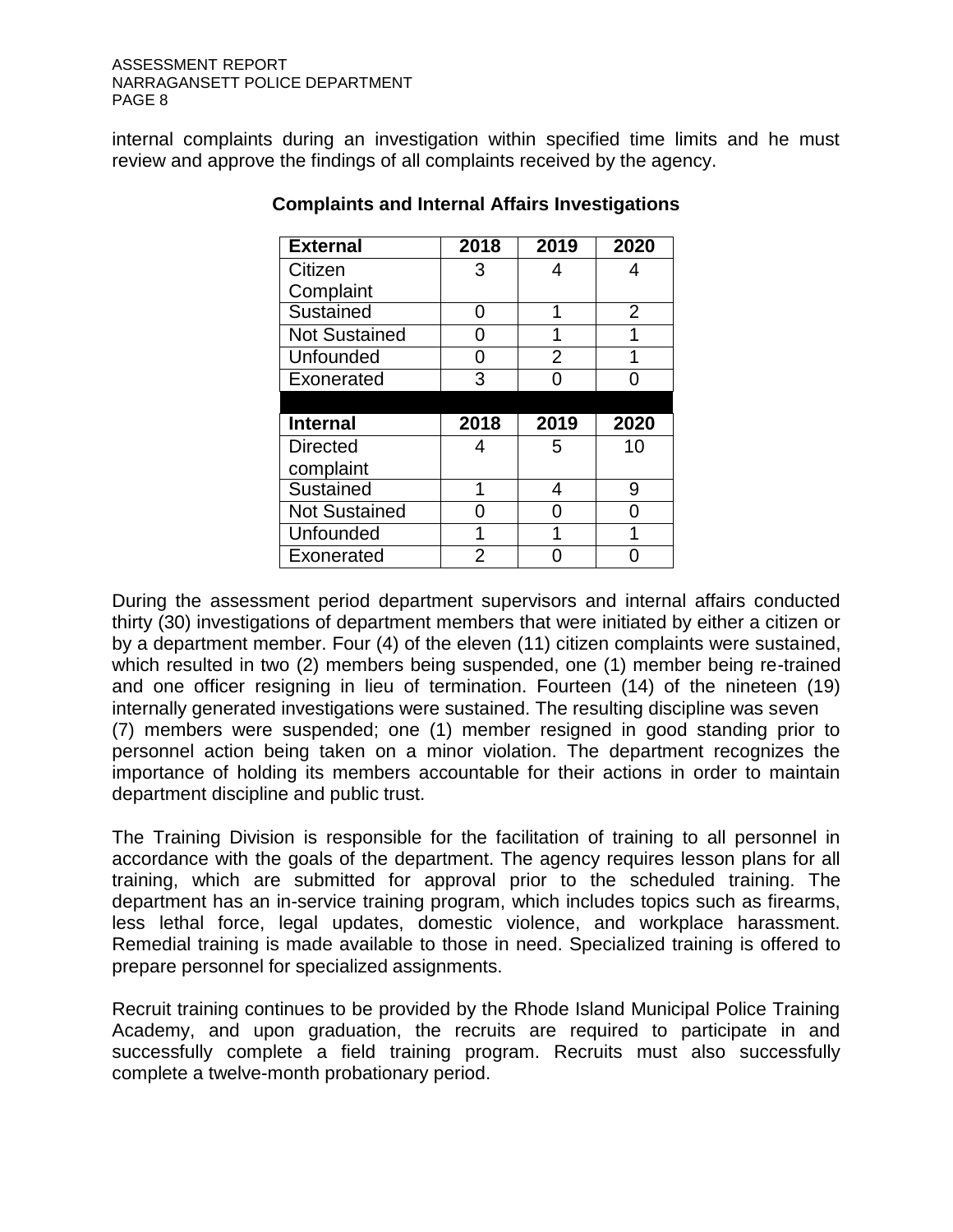#### **Patrol, Investigations, Juveniles, Homeland Security and Traffic (Chapters 7-11)**

The department has two canines that are trained to track missing persons, fleeing suspects, search buildings, search exterior locations, recover evidence, assist with use of force situations, and for public relations events. One canine is certified for narcotic searches and the other is certified for firearms and explosives. The agency's canine policy is thorough and concise. The agency has outsourced training aids for the agency canine to federal agencies, such as the Drug Enforcement Administration, rather than using evidence.

The department maintains written directives for the handling of calls for missing adult persons, missing children, and those with mental illness. All affected personnel are also provided entry level training in recognizing and assisting in these types of calls of service. The department ensures that all officers are provided with protective body armor and maintains protocols for their use, care, and replacement.

The agency takes the issue of pursuit driving seriously and has adopted the Model Pursuit Policy. The policy is structured to ensure the safety of the officer involved as well as the public without losing sight of apprehending the violator.

|                             | 2018 | 2019 | 2020 |
|-----------------------------|------|------|------|
| <b>Total Pursuits</b>       | 5    |      | 2    |
| Terminated by agency        | 3    |      |      |
| <b>Policy Compliant</b>     | 5    |      |      |
| <b>Policy Non-compliant</b> |      |      |      |
| Accidents                   |      |      |      |
| Injuries: Officer           |      |      |      |
| : Suspects                  |      |      |      |
| : Third Party               |      |      |      |
| <b>Traffic offense</b>      |      |      |      |
| Felony                      |      |      |      |
| Misdemeanor                 | 5    |      |      |

#### **Vehicle Pursuits**

- One of the 2018 pursuits was a mutual aid where misdemeanor charges came from the SKPD and RISP.
- Felony arrest resulted in a minor injury to the suspect from the Response to Resistance/Non-Compliance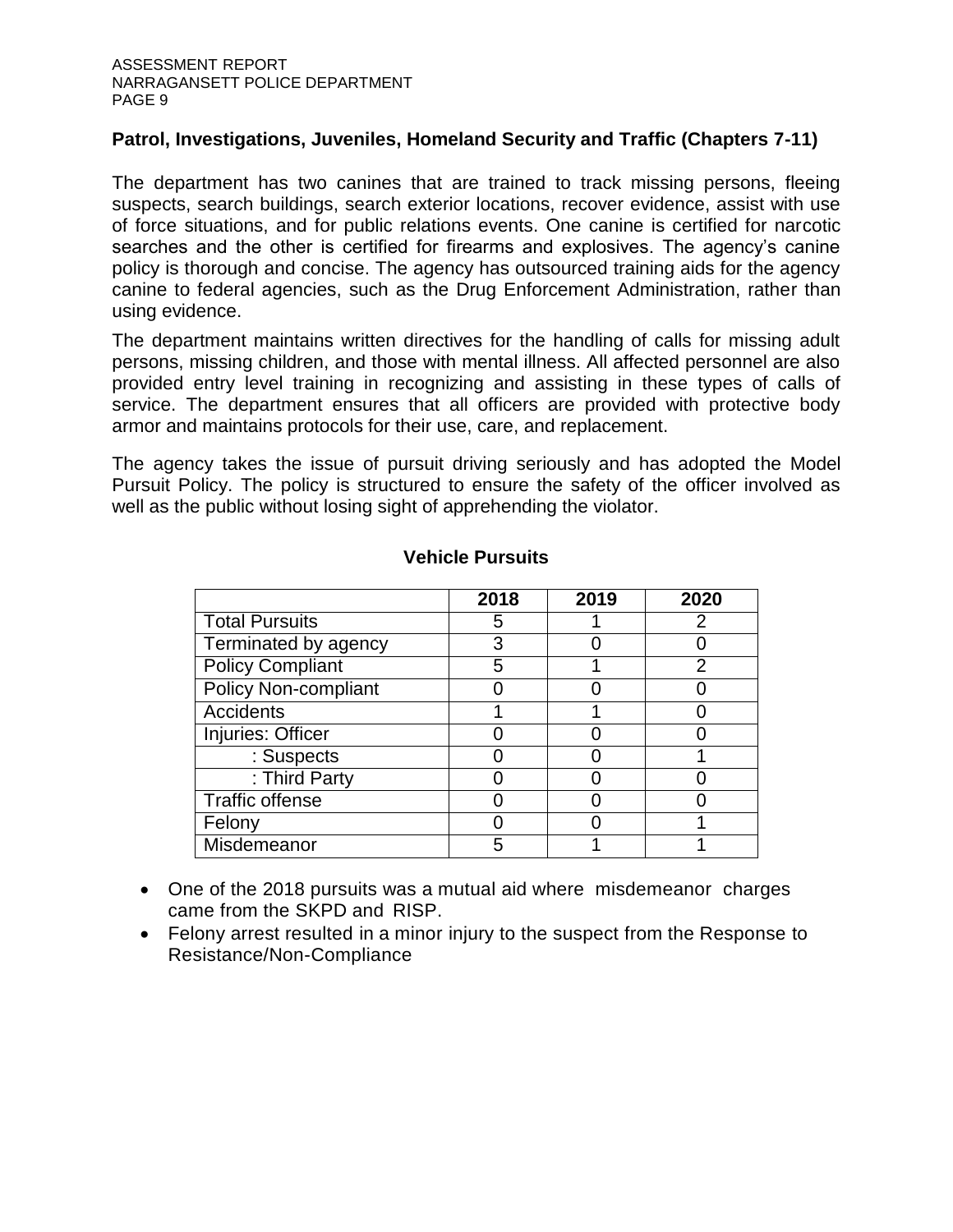# **Traffic Warnings and Citations 2018**

| Race/Sex                | <b>Warnings</b> | <b>Citations</b> | Total |
|-------------------------|-----------------|------------------|-------|
| Caucasian/Male          | 2719            | 1412             | 4448  |
| Caucasian/Female        |                 |                  |       |
| African American/Male   | 208             | 71               | 315   |
| African American/Female |                 |                  |       |
| Hispanic/Male           | 149             | 54               | 227   |
| Hispanic/Female         |                 |                  |       |
| Asian/Male              | 50              | 17               | 69    |
| Asian/Female            |                 |                  |       |
| <b>OTHER</b>            |                 |                  | 3     |
| <b>TOTAL</b>            | 3127            | 1555             | 5062  |

# **Traffic Warnings and Citations 2019**

| Race/Sex                | <b>Warnings</b> | <b>Citations</b> | Total |
|-------------------------|-----------------|------------------|-------|
| Caucasian/Male          | 3289            | 1315             | 4991  |
| Caucasian/Female        |                 |                  |       |
| African American/Male   | 211             | 60               | 314   |
| African American/Female |                 |                  |       |
| Hispanic/Male           | 166             | 79               | 271   |
| Hispanic/Female         |                 |                  |       |
| Asian/Male              | 55              | 14               | 73    |
| Asian/Female            |                 |                  |       |
| <b>OTHER</b>            | O               |                  | 3     |
| TOTAL                   | 3721            | 1469             | 5652  |

# **Traffic Warnings and Citations 2020**

| Race/Sex                | <b>Warnings</b> | <b>Citations</b> | Total |
|-------------------------|-----------------|------------------|-------|
| Caucasian/Male          | 2458            | 1194             | 3902  |
| Caucasian/Female        |                 |                  |       |
| African American/Male   | 216             | 69               | 326   |
| African American/Female |                 |                  |       |
| Hispanic/Male           | 194             | 69               | 291   |
| Hispanic/Female         |                 |                  |       |
| Asian/Male              | 55              | 17               | 73    |
| Asian/Female            |                 |                  |       |
| <b>OTHER</b>            |                 |                  | 2     |
| <b>TOTAL</b>            | 2924            | 1350             | 4594  |

The agency maintains a Traffic Enforcement directive that provides parameters for taking enforcement action incidental to traffic law violations, including those for making physical arrests, providing notices of infraction, and issuing written warnings. The directive also addresses violations committed by nonresidents, juveniles, legislators,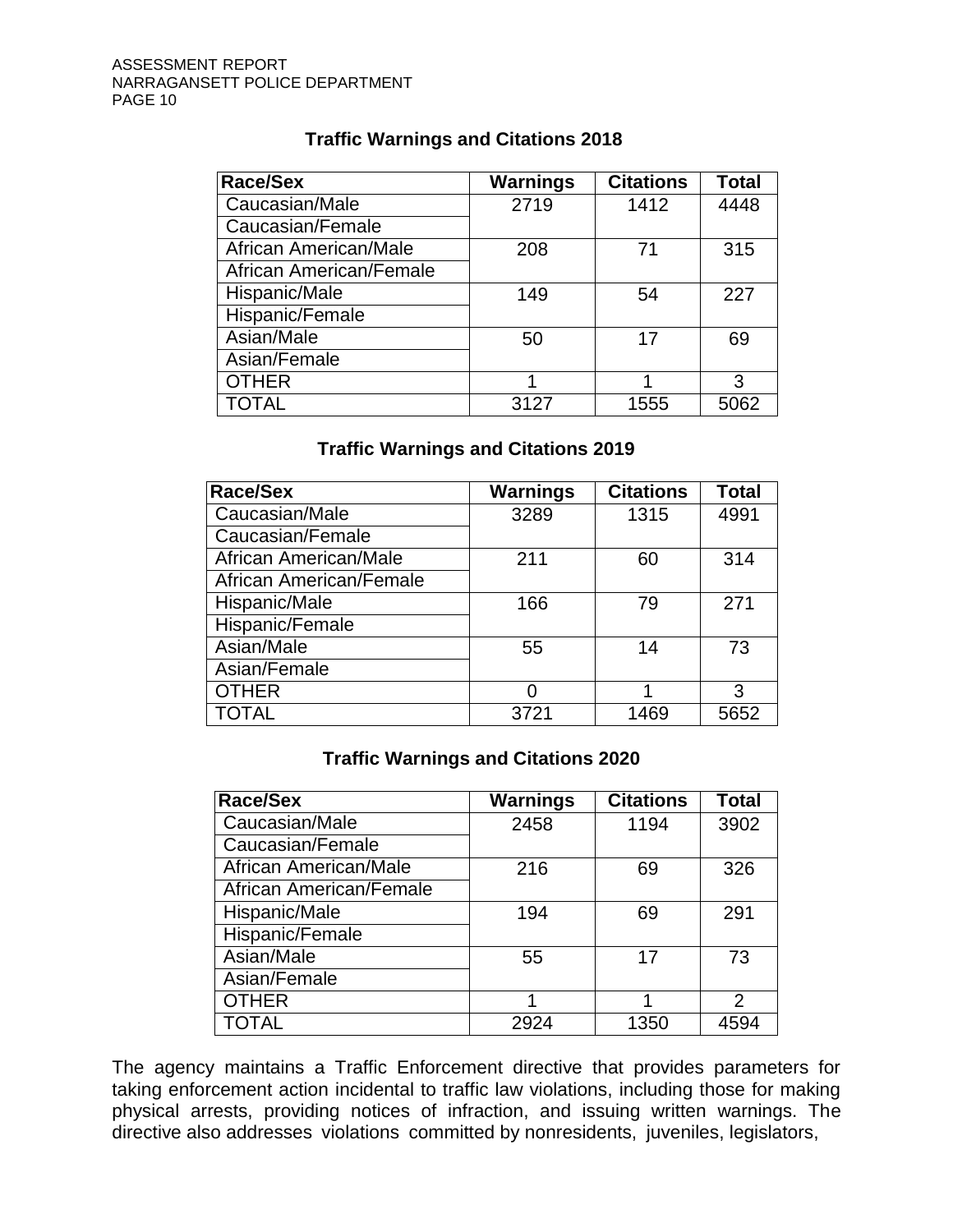military personnel, and foreign diplomats/consular officials. The agency uses the State's eTicket technology wen issuing citations, which include information pertaining to court appearances; whether or not such appearances are mandatory; and whether fines can be paid by mail.

The agency maintains a full time Detective Division consisting of one (1) Lieutenant, one (1) Sergeant, and three (3) detectives. The Detective Division is responsible for the maintenance of the department's case screening system, all intelligence functions, and all follow-up investigations. Whenever an investigation is determined to be of such a serious nature or complexity that it is likely to go beyond the resources of the Patrol Division, the Detective Division assumes the primary role in follow-up procedures.

The agency continues to utilize TriTech, IMC software to conduct case screening and case tracking. The system allows for the designation of case status, such as "open," "suspended," or "arrest" made, and a reason for the designation can be entered as well, if applicable. The Detective Lieutenant is responsible for reviewing all intelligence information and ensuring that it is relevant, secure, and purged when applicable and necessary. The Lieutenant is also tasked with conducting an annual review on the intelligence procedures and processes.

The Narragansett Police Department takes particular care to ensure juveniles are treated properly by immediately classifying their behavior as criminal, wayward offenses, or status offenders/non-criminal as appropriate. Such a system ensures they are safe from harm and that their constitutional rights are protected accordingly. The policies and facilities are in place to ensure sight/sound separation from adult inmates.

The agency maintains an All-Hazard Plan which is based upon the NIMS and ICS and is incorporated in the agency's All Hazard Plan directive. The agency provides training on its All-Hazard Plan and ICS response and provided operational plans for parades and special events. The Department responded admirably to severe weather events and the ongoing COVID-19 pandemic during the assessment period and performed as expected based on policy and planning.

|                                | 2018   | 2019   | 2020   |
|--------------------------------|--------|--------|--------|
| Murder                         |        |        |        |
| Forcible Rape                  | 3      | 5      |        |
| Robbery                        |        |        |        |
| <b>Aggravated Assault</b>      |        |        |        |
| <b>Burglary</b>                | 18     | 13     | 10     |
| Larceny-Theft                  | 103    | 86     | 62     |
| <b>Motor Vehicle Theft</b>     | 5      | 6      | 8      |
| Arson                          |        | 2      |        |
| <b>Total Calls for Service</b> | 19,410 | 19,602 | 18.626 |

# **Year End Crime Stats**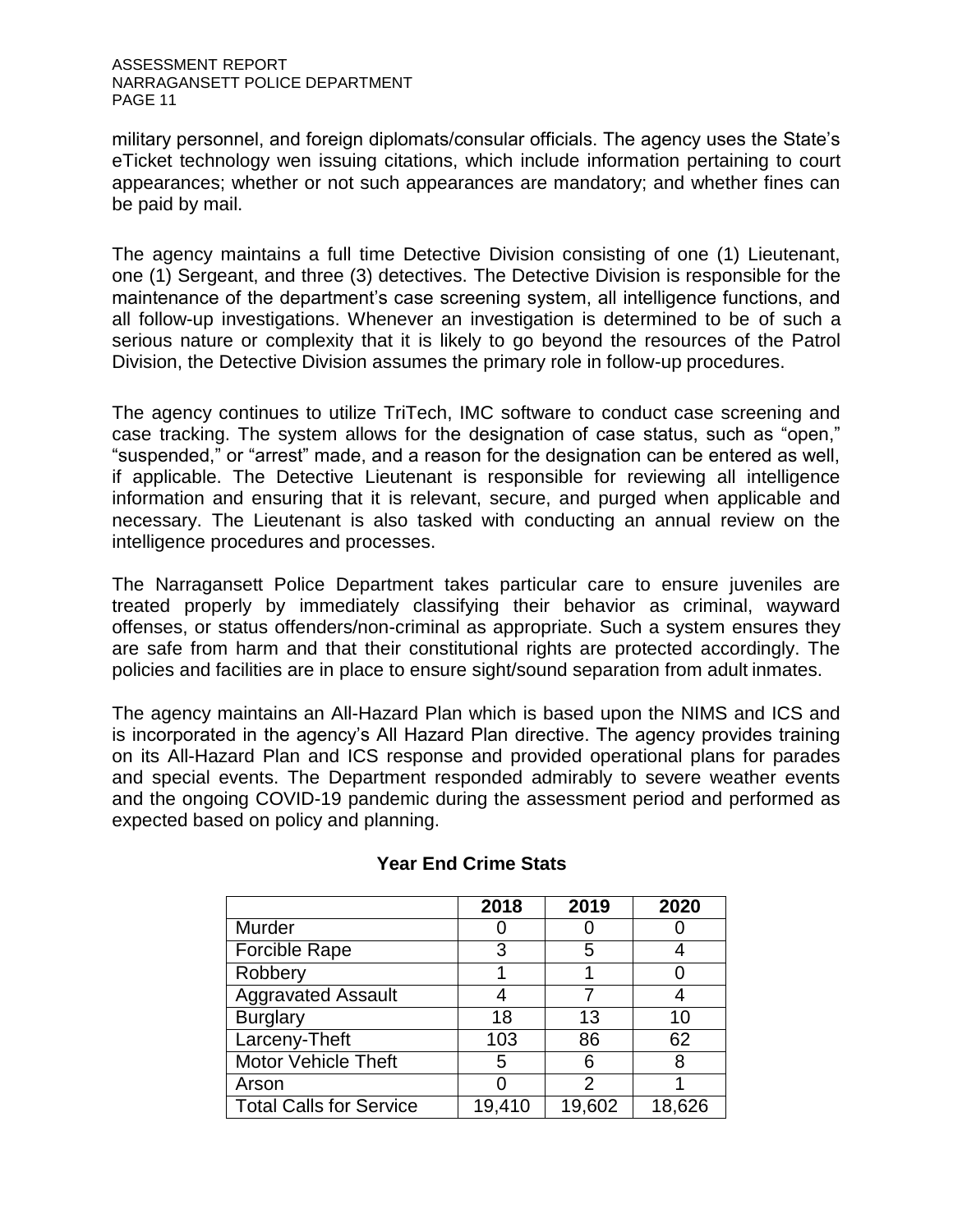The most significant crime problem for Narragansett continues to be thefts. All divisions within the agency work hard to be proactive in order to maintain high quality of life standards for residents and guests of Narragansett. The department utilizes an evidence-based policing strategy to problem solve and to efficiently utilize resources to prevent crime and disorder in town. The department utilizes such resources as walking beats, bike patrol, and saturation patrol.

# **Prisoner and Court Related Activities, Communications, Records, Evidence Collection and Property Management (Chapters 12-16)**

The agency's written directive clearly establishes protocols for searching prisoners/detainees for weapons/contraband prior to transport and requires searching transport vehicles at the start of each shift as well as before and after transport. The directive stipulates that only department-approved restraining devices shall be used during transports, with exceptions noted. The policy also defines procedures to be followed by officers transporting detainees upon arrival at a facility or court, including the safety and security of firearms, the removal of restraining devices, the transmittal of documentation confirming transfer/receipt of detainees, and advising receiving personnel of any potential medical or security concerns/hazards/unusual risks posed by the detainee.

The agency's Communications Center utilizes an 800 MHz radio system that provides 24 hours, two-way communications capabilities with on-duty field personnel. Radio communications to and from officers are conducted within parameters established by the procedures set forth in the agency' policy. The Tritech IMC dispatch system records data such as control numbers; dates and times; names and addresses; types of incidents; locations of incidents; identifications of the involved police officers; times of dispatch, officer arrival, and officer return to service; and dispositions/statuses of incidents.

Communications Center personnel are provided with direct access to the officer-incharge. Duty rosters and overtime books are accessible to personnel, and the contact information of all personnel is accessible. Maps depicting the Town of Narragansett which include delineated service areas are posted in the dispatch area. Telephone numbers of surrounding law enforcement agencies, town departments, and numerous emergency and external services are electronically accessible via the Tritech IMC dispatch system.

The agency maintains a secured communications computer server, with access limited to authorized personnel only, and upon which recordings of radio transmissions and emergency telephone conversations within the Communications Center are recorded and retained. The recording system possesses immediate playback capabilities of said recorded transmissions and conversations, and the agency's Communications directive establishes criteria and procedures for reviewing recorded conversations.

The agency maintains a written directive establishing a central records function which includes records storage, records security, records retrieval, and release/dissemination of records. The agency has a policy for their information technology systems which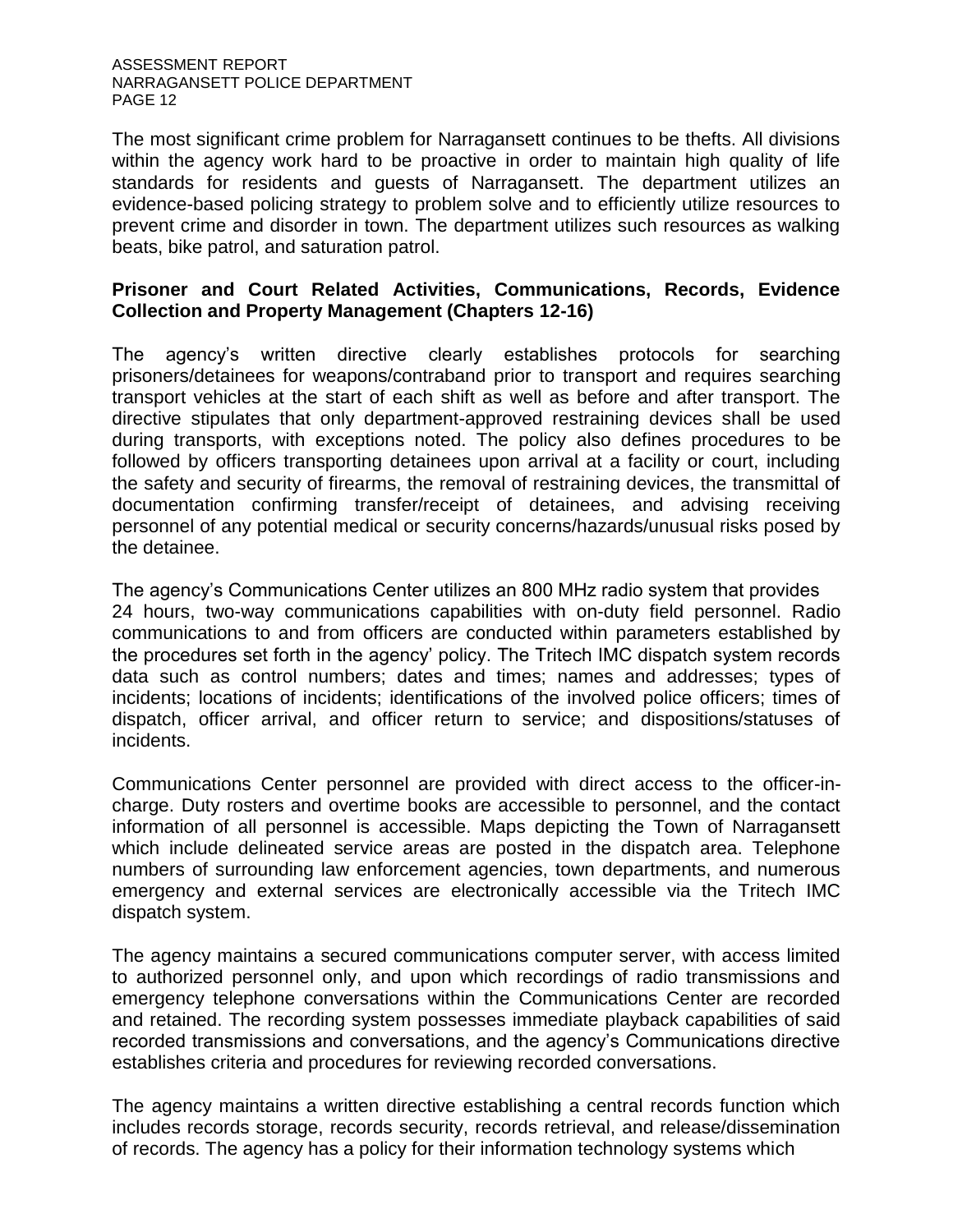describes the security measures for the agency's computerized records. Included is the designation of a system administrator, data storage locations, backup and recovery procedures, physical security measures, data fields used to distinguish computerized juvenile records from adult records, and annual audit and password procedures. All physical juvenile records are kept secured in a separate files/cabinet and are not commingled with adult records.

Agency policy mandates that all evidence and property must be logged and placed under the control of the property/evidence function before the officer ends their tour of duty. Documentation is required detailing the circumstances by which the property came into the agency's possession and guidelines exist for the proper packaging, labeling, and storage of property. Officers place evidence into temporary storage lockers attached to the evidence room, which are only accessible by an evidence custodian once secured. The agency effectively utilizes property label and tracking systems to maintain custody and transfer of evidence. The evidence room maintains separate and secure areas for high-risk items such as money/cash, jewelry, and firearms.

The agency's written directive establishes procedures for receiving all in-custody and evidentiary property obtained by employees into agency control. The agency has designated both permanent and temporary secure storage areas. The use of seized/evidentiary/in-custody controlled substances, weapons, and/or explosives for training purposes is prohibited

The agency utilizes the property tracking module available within the Tritech IMC software to track and document the status of all found, recovered, and evidentiary property. The written directive provides for time-sensitive inspections of the property under the control of the property and evidence custodian, including semi-annual inspections by the custodian; an inventory, to be performed when there is a changeover in the primary custodian; an annual audit, conducted by an employee not routinely connected with the property and evidence function; and unannounced inspections of all property storage areas, conducted at least annually.

# **H. Applied Discretion Compliance Discussion**

This section provides specific information on standards found to be in compliance after on-site "adjustments" were made. Adjustments may include modifying agency policies and directives, creating documentation, and/or an alteration of the physical plant.

# **The agency had 3 standards in applied discretion**.

# **2.22 Firearms Training – POST Submission**

Agencies under the authority of the Rhode Island Commission on Police Officers Standards and Training (RIPOST) shall submit to RIPOST, on an annual basis, a proposal for the training and qualification of their officers **on all firearms** which they are authorized to carry or use in the performance of their official duties. Each proposal shall include training and qualification and in accordance with POST protocols in the following areas: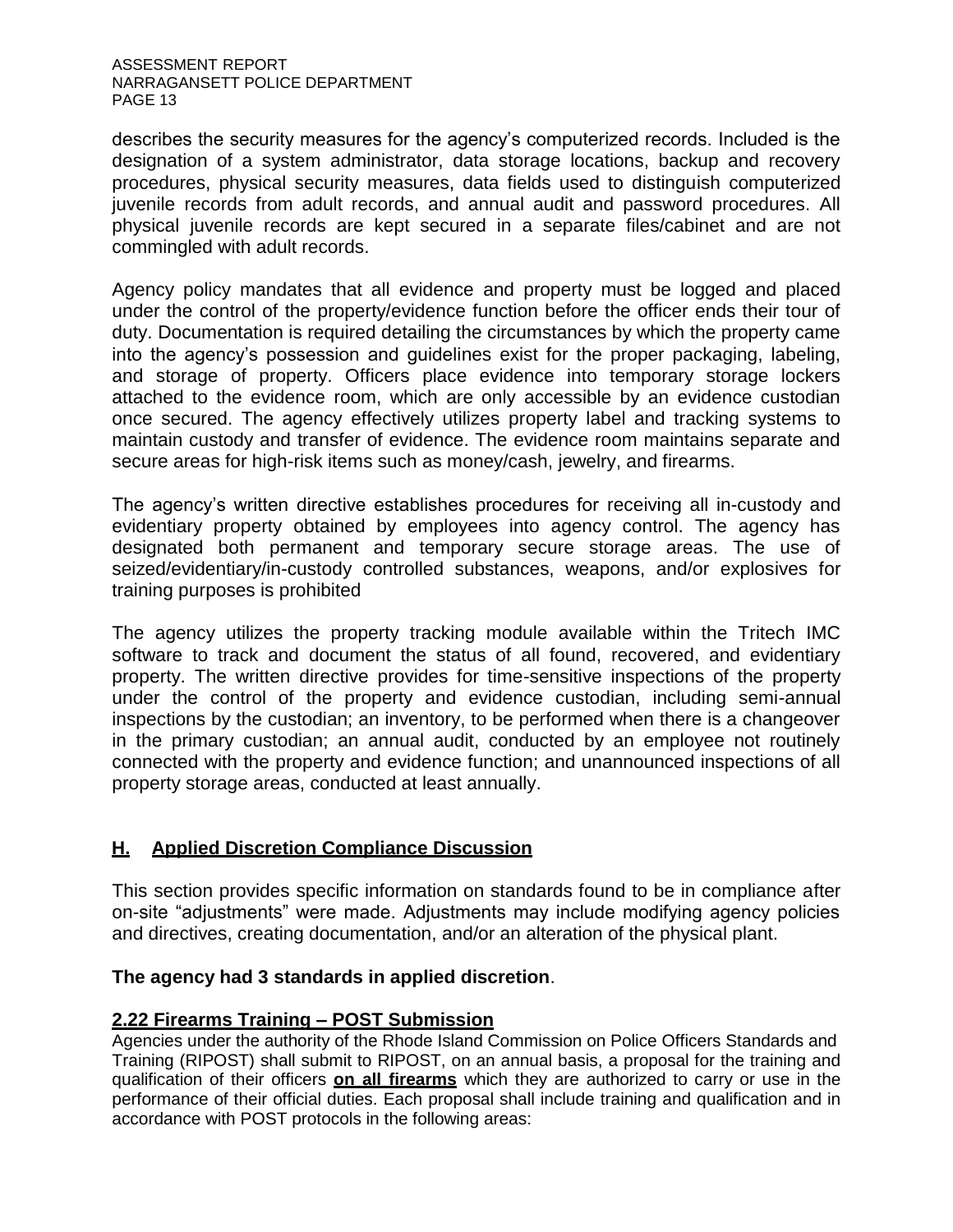- a. Decision shooting;
- b. Reduced lighting shooting;
- c. Moving targets;
- d. Use of cover;
- e. Non-dominant hand shooting;
- f. Alternate position shooting;
- g. Reloading drills;
- h. Malfunction drills.

**Issue** - The department did not submit their plan in 2019.

**Agency Action** - The agency provided proof that the plan was submitted in 2020 and 2021. They will ensure that the plan is submitted as required annually moving forward.

#### **4.8 Background Investigation**

A background investigation of each candidate for all sworn positions is conducted by personnel who have been trained in conducting background investigations and prior to admission to a state academy, or appointment to probationary status in a sworn position, and includes:

k. A check of the Internet and social media sites as per state law.

**Issue** – The agency did not have a documented check or search of the internet/social media.

**Agency Action** – Agency is aware of this requirement as outlined in their policy language. Will ensure that these checks are memorialized in future background investigations.

#### **12.19 Fire Codes**

If the agency maintains a holding facility, a written directive shall prescribe fire prevention practices and procedures, but in all cases the agency shall obtain from the state or local fire inspector written certification that the holding facility complies with all state or local fire codes.

**Issue** - The Agency's policy required inspection of fire safety equipment by the installer semi-annually. The agency had no proofs of inspection and noted to the assessor they discovered during file review the installers were not conducting any inspection of the holding facility fire safety compliance with fire codes.

**Agency Action** - The agency amended the policy to reflect an annual inspection by the installer and have contracted to ensure going forward the inspection is properly conducted.

# **I. Non-Compliance**

There were no issues of non-compliance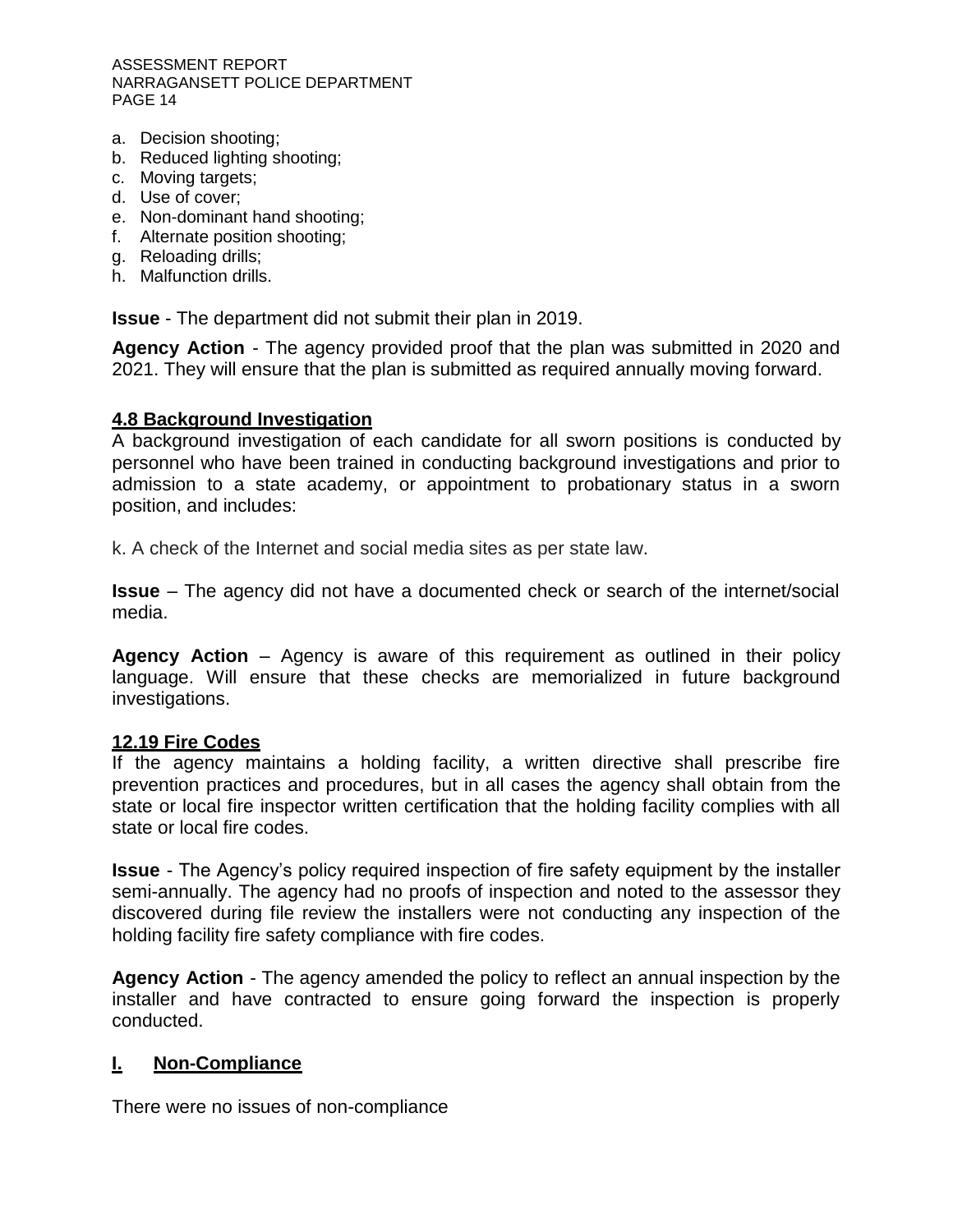# **J. Future Issues**

#### **10.12 All Threats Response**

A written directive provides procedures for responding to active threats to include: (f) An annual review of training needs and of any policy/plan with associated stakeholders.

**Issue** -The agency did not conduct the requisite "annual review of training needs and of any policy/plan with associated stakeholders."

**Agency Action** – The agency noted due to COVID, 2020-2021 reviews of policy/plan did not take place with associated stakeholders. Agency did provide a copy of a Maritime Active Threat Response Plan Workshop that occurred on December 2, 2020; however, no additional proofs of compliance were provided for the prior years. Furthermore, the agency will develop an annual review of training needs for active threats per policy and the standard.

# **K. Table: Standards Summary**

|                                                         | <b>TOTAL</b> |
|---------------------------------------------------------|--------------|
| Compliance<br>Noncompliance<br>Waiver<br>Not Applicable | 166<br>34    |
| <b>TOTAL</b>                                            |              |

# **L. Summary**

The assessment team conducted a thorough review of all applicable standards and proofs of compliance which consisted of written directives, supporting documentation, interviews, and observations. Upon conclusion of the on-site assessment, the agency was found to be in compliance with all applicable standards. During the assessment, five standards were returned for additional proofs of compliance that were already in possession of the agency. The agency had three standards identified in Applied Discretion. There were no standards found to be in non-compliance. As was expected, the agency was well prepared for the assessment.

The Narragansett Police Department continues to have no issues concerning bias policing, citizen complaints, excessive force, or disciplinary matters. The lack of issues relative to these matters is indicative of the continued dedication and commitment of the members of the Narragansett Police Department.

Captain Rekas and his accreditation team are to be recognized for their commitment and dedication to ensure the agency remains in compliance with RIPAC standards. Chief Corrigan, and the men and women of the Narragansett Police Department are to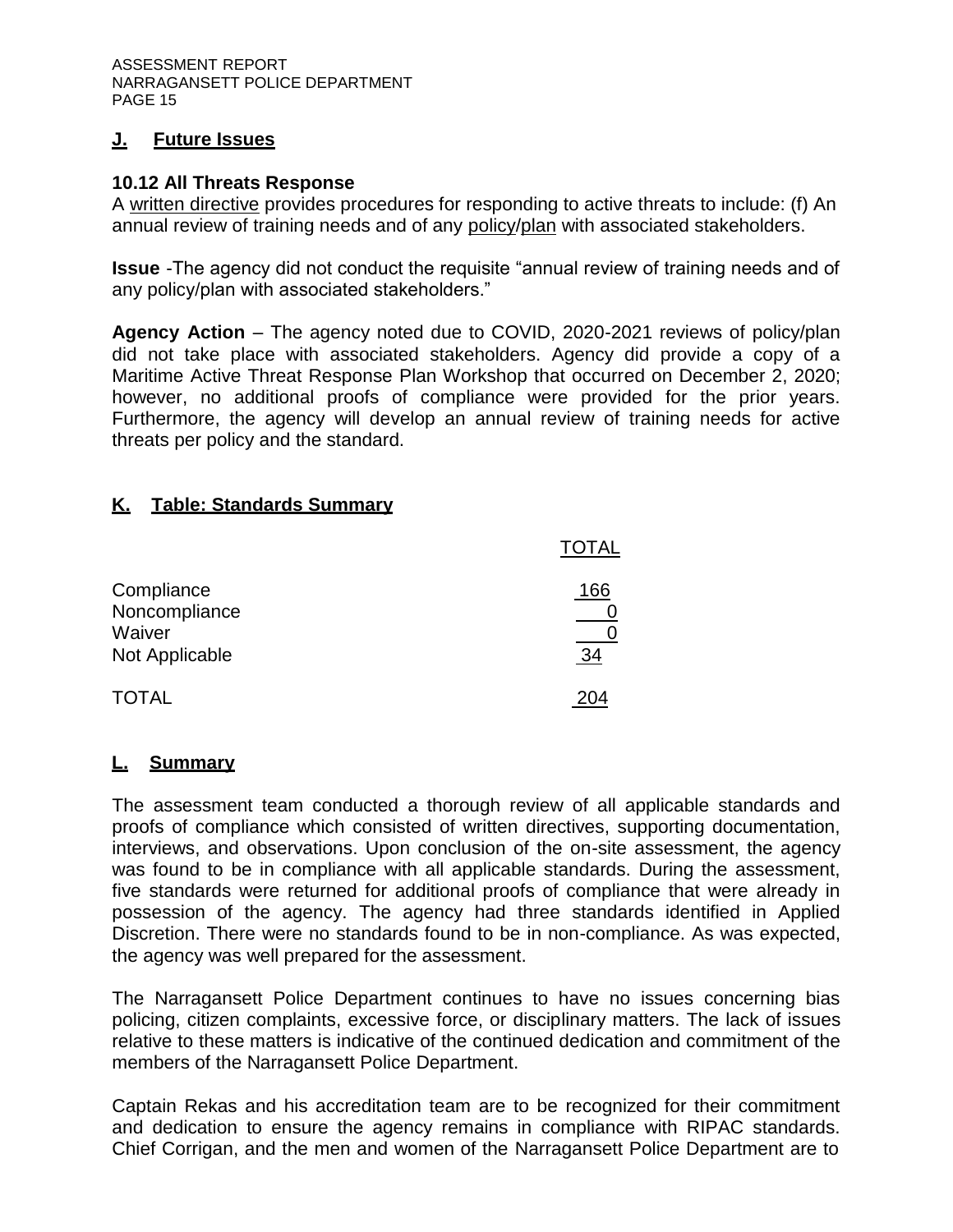be commended for their continued commitment to providing professional law enforcement services to the residents and numerous visitors of the town of Narragansett.

# **M. Recommendation**

In conclusion, the Narragansett Police Department remains a well-managed, and wellrespected Rhode Island law enforcement agency. They have proven to be a competent law enforcement agency that provides professional law enforcement services.

The assessment team unanimously recommends that the Narragansett Police Department be awarded RIPAC reaccreditation. It is understood; however, that the Commission will make the final accreditation decision and those specific recommendations may be modified or rejected.

Report Prepared and Submitted by.

Chistre Reacher

Christine Crocker RIPAC Executive Director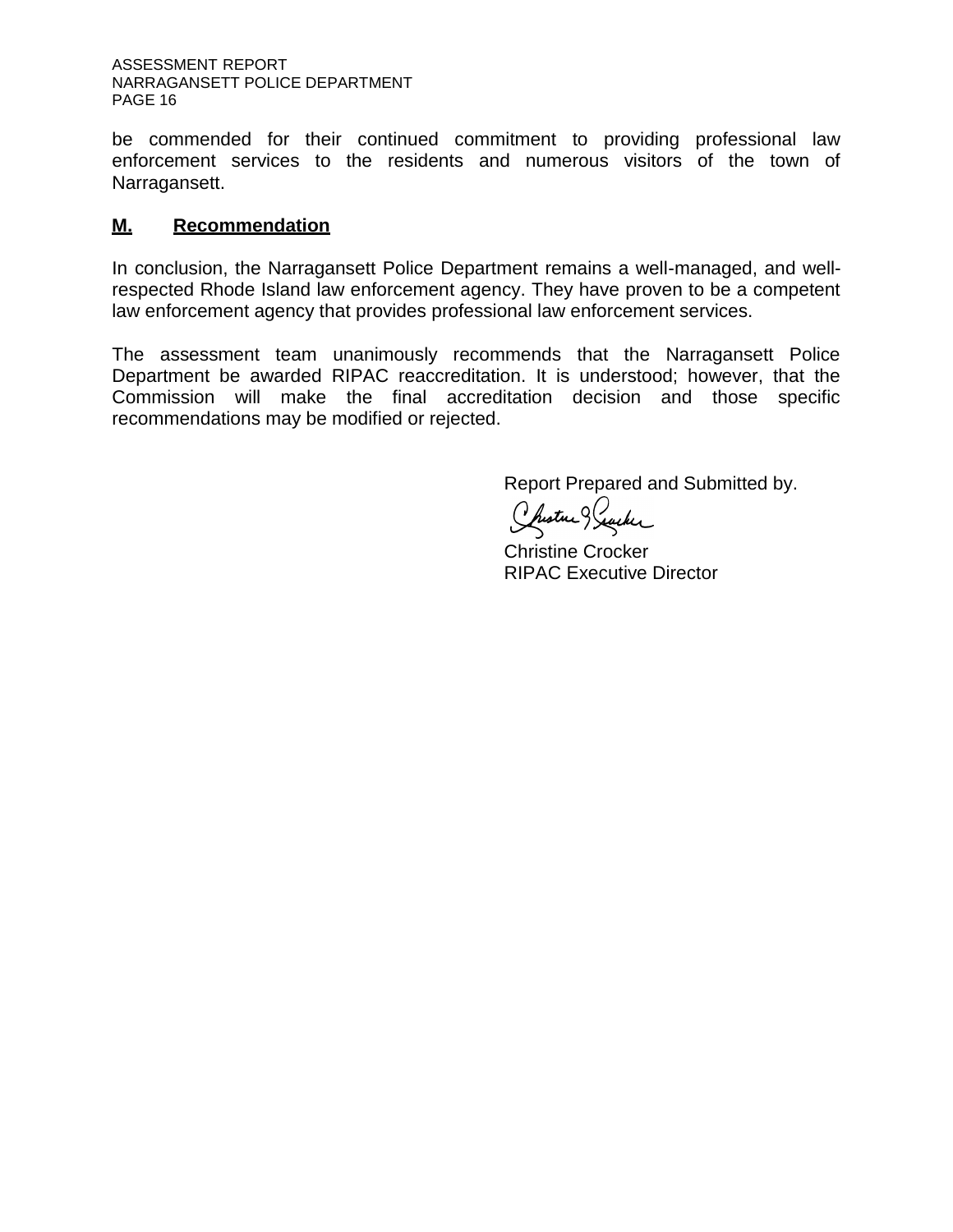# **File Maintenance Report**

#### **2.12 Less Lethal Weapons**

A written directive specifies which less lethal weapons are approved for use by agency personnel including;

- a. Type and specification of authorized on duty less lethal weaponsrequirements;
- b. Agency less lethal weapons issuance and inventory control;
- c. Review, inspection, and approval, by a certified less lethal weapons instructor or of all departmental or otherwise authorized less lethal weapons prior touse.

**Problem –** File missing proofs for bullets a, b, and c.

**Fix –** Proofs were added to the file.

#### **2.19 Use of Force Training**

A written directive requires:

a. Documented annual training on the agency's use of force policies.

**Problem –** File was missing documentation that the training was received by all sworn personnel.

**Fix -** Proofs were added to the file.

#### **8.2 Intelligence**

A written directive describes the agency's intelligence function and must address the collection, processing, and sharing of suspicious incidents and criminal intelligence relating to criminal and homeland security activities. Procedures must be established to ensure the legality and integrity of its operations to include[:1-](https://powerdms.com/Standards/)

- a. Procedures for ensuring information collected is limited to criminal conduct and relates to activities that present a threat to the community;
- b. The responsibilities of all agency personnel;
- c. Descriptions of the types or quality of information that may be included in the system;
- d. The documentation, reporting, and dissemination of information;
- e. Procedures for safeguarding, securing, and storing information;
- f. Training of personnel;
- g. Methods for purging out-of-date or incorrect information; and
- h. An annual review of procedures and processes.

**Problem –** None of the proofs provided demonstrated support the written directive.